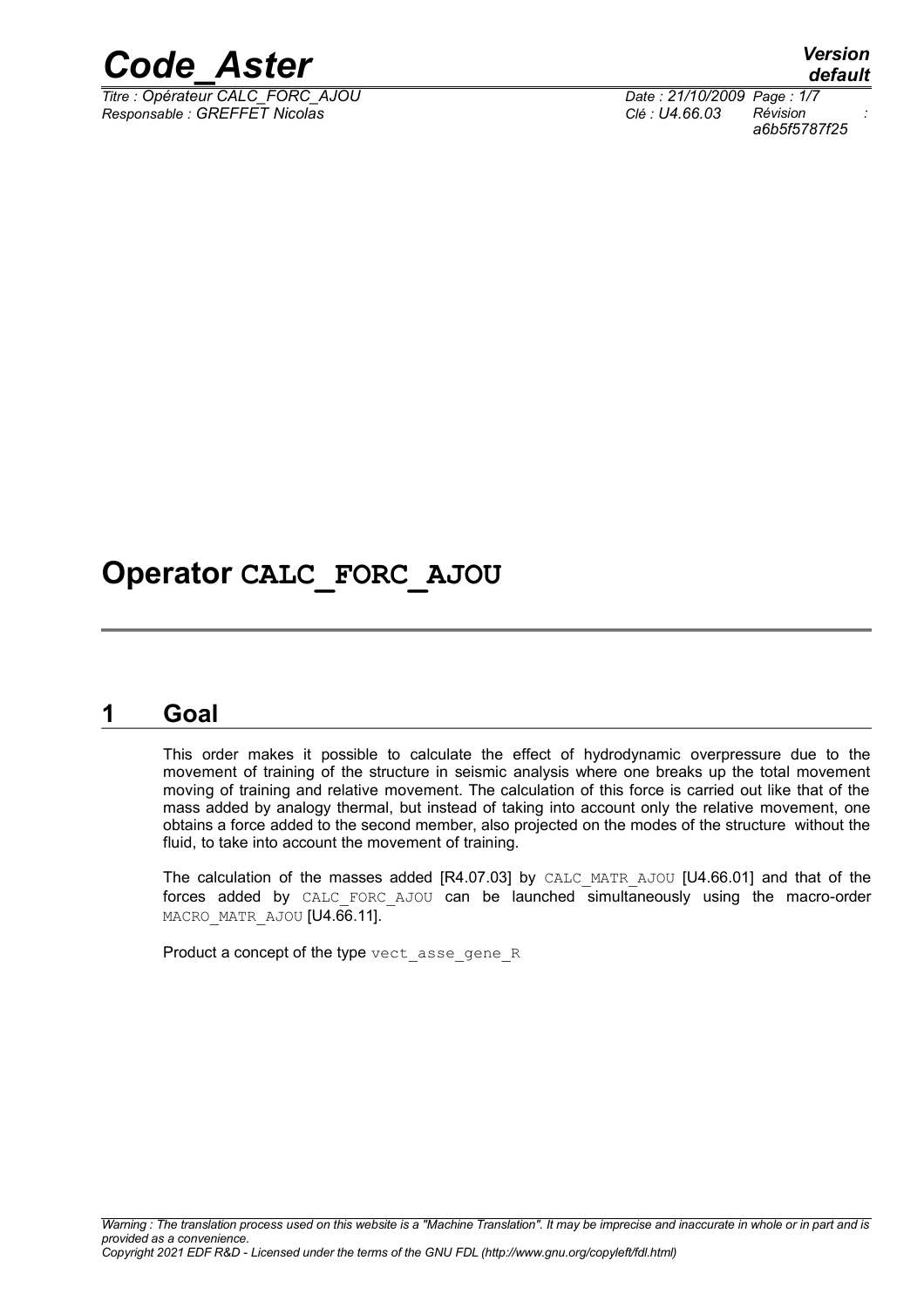*Titre : Opérateur CALC\_FORC\_AJOU Date : 21/10/2009 Page : 2/7 Responsable : GREFFET Nicolas Clé : U4.66.03 Révision :*

*default*

*a6b5f5787f25*

### **2 Syntax**

|         | forceaj [vect asse gene R] = CALC FORC AJOU                                          |                                          |
|---------|--------------------------------------------------------------------------------------|------------------------------------------|
|         | $\left( \bullet \right)$ MODELE FLUIDE = fluid                                       | [model]                                  |
|         | MODELE INTERFACE = $interf$                                                          | [model]                                  |
|         | CHAM MATER = matflui                                                                 | [cham mater]                             |
|         | $LOAD = load$                                                                        | [char ther]                              |
| ٠       | / MODE MECA = modes<br>/ MODELE_GENE = modgen                                        | [mode meca]<br>[modele gene]             |
| ♦       | NUME DDL GENE = numgen                                                               | [nume ddl gene]                          |
| ♦       | DIST REFE = $/$ distance<br>$/ 1.E-2$                                                | [R]<br>[DEFECT]                          |
| ♦       | AVEC MODE STAT = $/$ 'YES'<br>'NOT'                                                  | [DEFECT]                                 |
| ٠       | $DIRECTION = to dir$<br>/ MONO APPUI = $'YES'$                                       | $[1 R]$                                  |
| ٠       | / MODE STAT = mode<br>/ $NODE = No$<br>/ GROUP NO = grno                             | [mode meca]<br>[1 noeud]<br>[1 gr noeud] |
| ♦       | NUME MODE MECA = digital                                                             | $[1  I]$                                 |
| ♦       | INFORMATION = $/ 1$<br>$\begin{array}{cc} \begin{array}{cc} \end{array} \end{array}$ | [DEFECT]                                 |
| ♦       | $POTENTIAL = phi$                                                                    | [evol ther]                              |
| ♦       | SOLVEUR = to see $[U4.50.01]$                                                        |                                          |
| ♦<br>); | NOEUD DOUBLE = $/$ 'YES'<br>'NOT'                                                    | [DEFECT]                                 |
|         |                                                                                      |                                          |

*Warning : The translation process used on this website is a "Machine Translation". It may be imprecise and inaccurate in whole or in part and is provided as a convenience. Copyright 2021 EDF R&D - Licensed under the terms of the GNU FDL (http://www.gnu.org/copyleft/fdl.html)*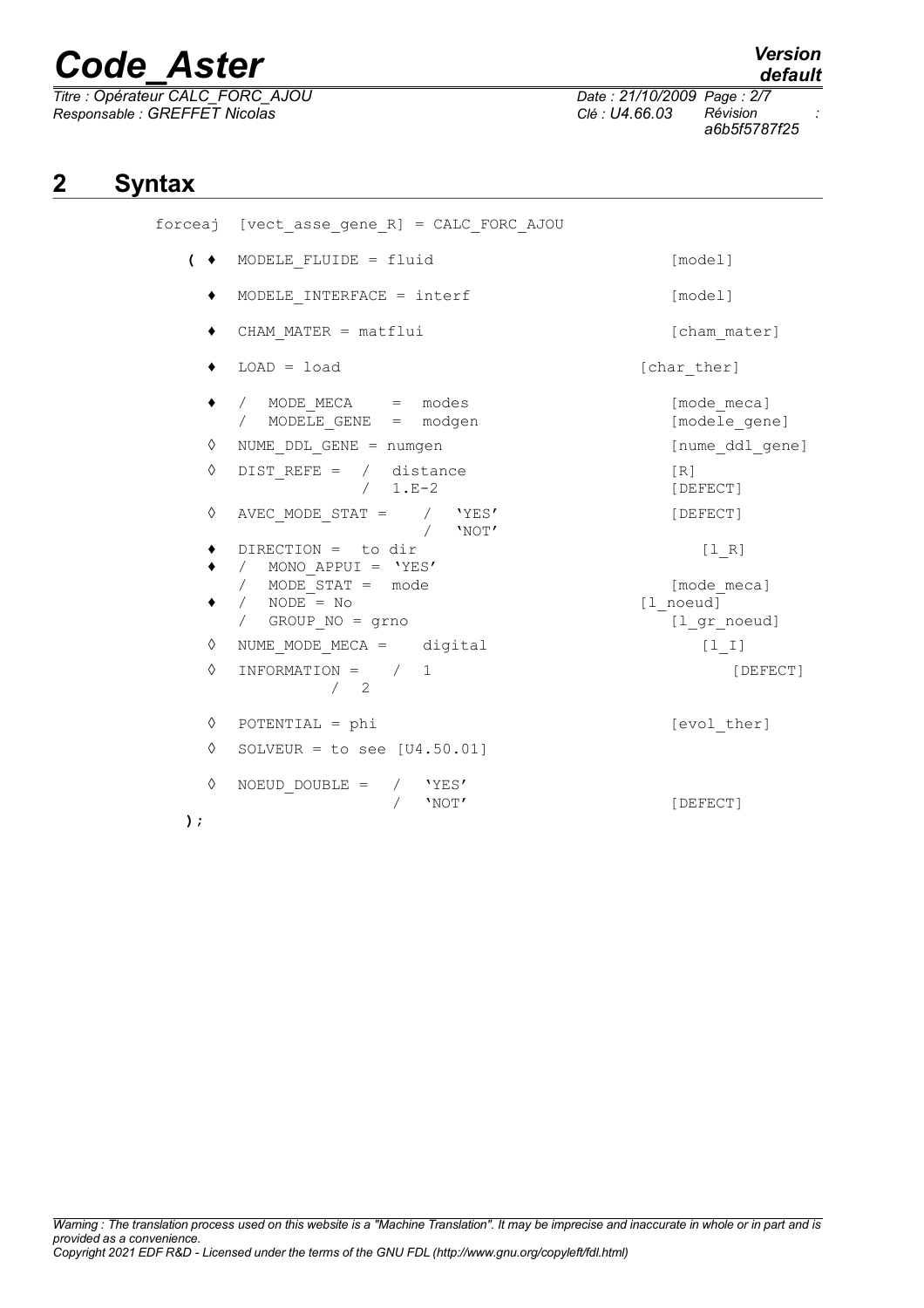# **Code Aster**

Titre : Opérateur CALC\_FORC\_AJOU<br>Responsable : GREFFET Nicolas

Date: 21/10/2009 Page: 3/7 Clé : U4.66.03 Révision a6b5f5787f25

### **Contents**

| <b>Contents</b><br>the control of the control of the control of the control of the control of the control of the control of the control of the control of the control of the control of the control of the control of the control of the control |  |  |
|--------------------------------------------------------------------------------------------------------------------------------------------------------------------------------------------------------------------------------------------------|--|--|
|                                                                                                                                                                                                                                                  |  |  |
|                                                                                                                                                                                                                                                  |  |  |
|                                                                                                                                                                                                                                                  |  |  |
|                                                                                                                                                                                                                                                  |  |  |
|                                                                                                                                                                                                                                                  |  |  |
|                                                                                                                                                                                                                                                  |  |  |
|                                                                                                                                                                                                                                                  |  |  |
|                                                                                                                                                                                                                                                  |  |  |
|                                                                                                                                                                                                                                                  |  |  |
|                                                                                                                                                                                                                                                  |  |  |
|                                                                                                                                                                                                                                                  |  |  |
|                                                                                                                                                                                                                                                  |  |  |
|                                                                                                                                                                                                                                                  |  |  |
|                                                                                                                                                                                                                                                  |  |  |
|                                                                                                                                                                                                                                                  |  |  |
|                                                                                                                                                                                                                                                  |  |  |
|                                                                                                                                                                                                                                                  |  |  |
|                                                                                                                                                                                                                                                  |  |  |
|                                                                                                                                                                                                                                                  |  |  |
|                                                                                                                                                                                                                                                  |  |  |
|                                                                                                                                                                                                                                                  |  |  |
|                                                                                                                                                                                                                                                  |  |  |

 $\ddot{\cdot}$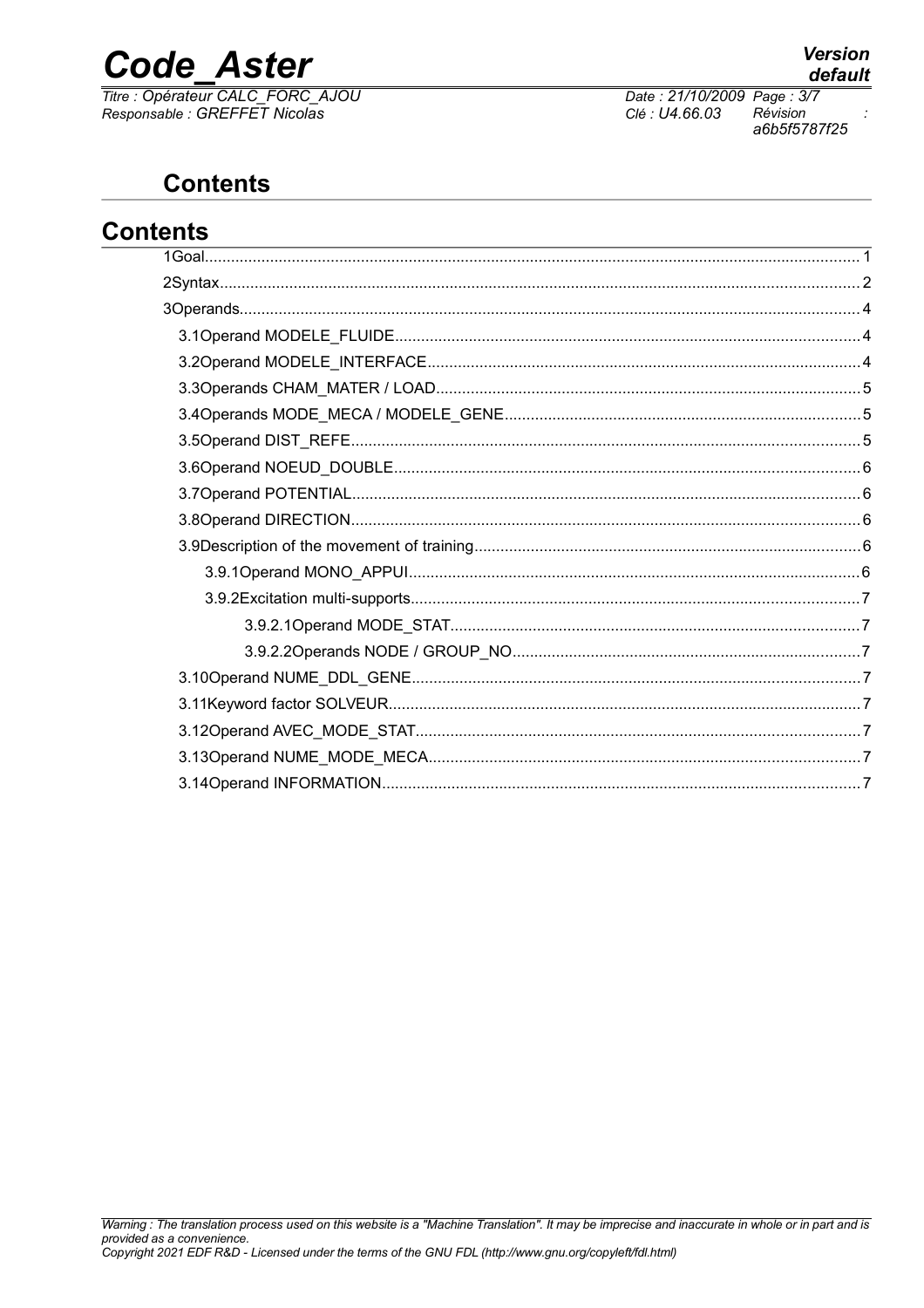*Titre : Opérateur CALC\_FORC\_AJOU Date : 21/10/2009 Page : 4/7 Responsable : GREFFET Nicolas Clé : U4.66.03 Révision :*

*a6b5f5787f25*

#### **3 Operands**

#### **3.1 Operand MODELE\_FLUIDE**

♦ MODELE\_FLUIDE = fluid

Model **thermics** that one assigns to the part of the grid which corresponds to the fluid. The elements of edge to the fluid interface/structure must be present in the fluid model. It is on this model that one solves the equation of Laplace with boundary condition of type "fluid flow", to have the field of pressure in all the fluid and *a fortiori* the field of pressure to the fluid interface/structure.

The nodes of the elements of the fluid grid must all be numbered so that the jacobien of the element is of positive sign on all the fluid grid.

#### **3.2 Operand MODELE\_INTERFACE**

#### $MODELE INTERFACE = interf$

Model **thermics** of interface gathering all the elements of edge defining the fluid interface/structure. It is on this model that one calculates the terms of the added matrices.

Calculation depends on**orientation** normal of these elements of interface. It should be taken care that this normal is directed towards **all** these elements, from the structure towards the fluid (adopted convention).

If the fluids bathing the structure are different densities, the model should be defined interfaces per as many groups of meshs not confused geometrically than there are fluids in contact with the structure. For example, a piping can have its interior surface in contact with a fluid of density 1, and its surface external in contact with a fluid of density 2. The model interface is thus built on two groups of meshs not confused geometrically, one in contact with the fluid of density 1 (interfa1) and the other in contact with the fluid of density 2 (interfa2).

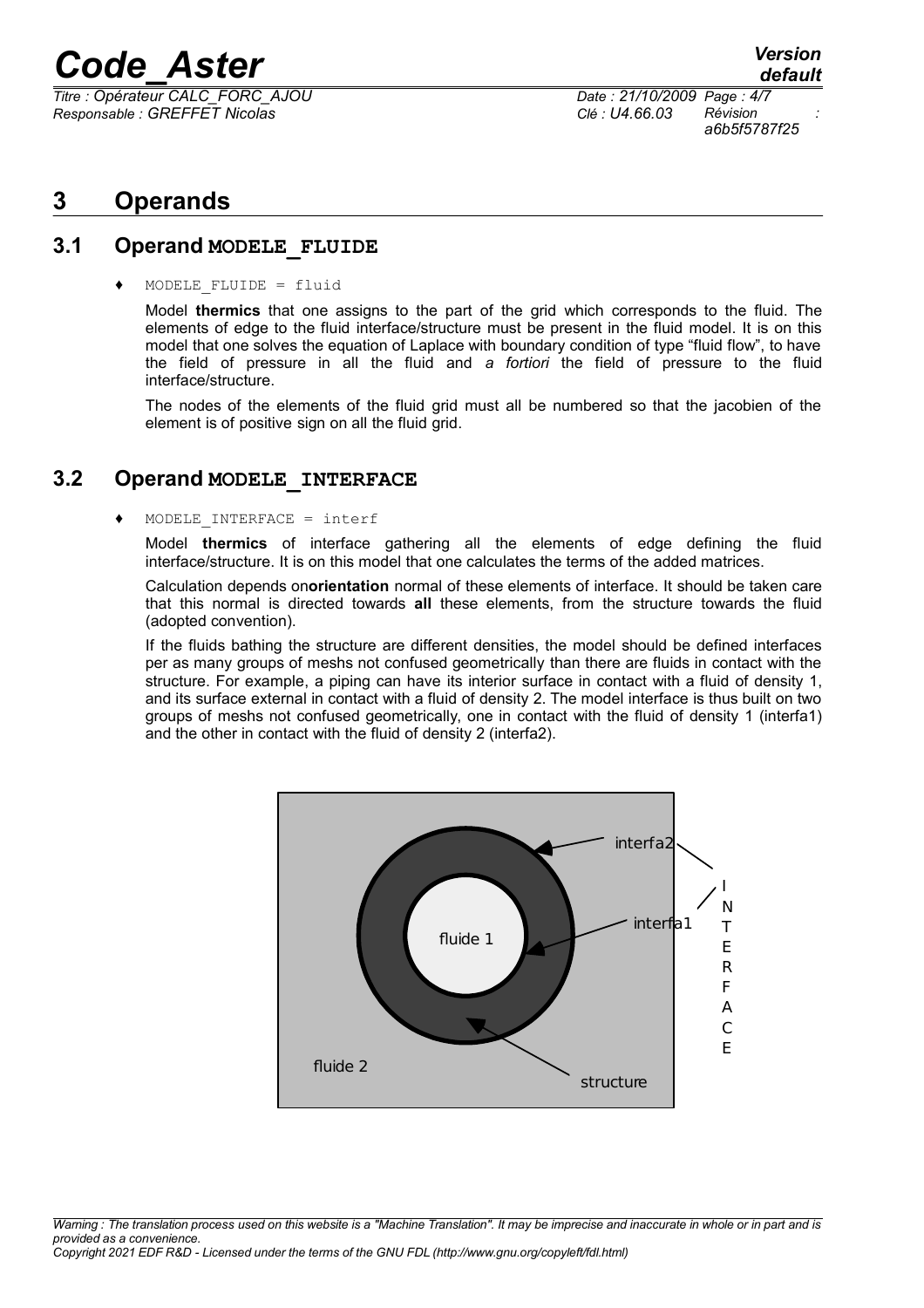*Titre : Opérateur CALC\_FORC\_AJOU Date : 21/10/2009 Page : 5/7 Responsable : GREFFET Nicolas Clé : U4.66.03 Révision :*

*a6b5f5787f25*

#### **3.3 Operands CHAM\_MATER / LOAD**

 $CHAM$   $MATER$  =  $matflui$ 

Material field defining the fluid immersing the structure. This material is defined by characteristics **thermics** equivalent in the operator DEFI\_MATERIAU [U4.43.01]. Thermal conductivity (keyword LAMBDA) is **always taken equalizes to 1.** Specific heat (keyword RHO\_CP) play the part of **density of the fluid.**

 $LOAD = load$ 

Thermal load of type  $\lceil \text{char}\rceil$  there  $\lceil \text{recessary} \rceil$  to the resolution of the linear system rising from the equation of Laplace in the fluid. One must impose a temperature **unspecified** (which plays in fact the part of a pressure) on a node **unspecified** fluid grid, in order to make the system nonsingular. This operation is carried out with the operator AFFE\_CHAR\_THER [U4.44.02].

#### **3.4 Operands MODE\_MECA / MODELE\_GENE**

 $/$  MODE MECA = modes

Dynamic modes calculated on the model structure. If there are several nonrelated structures immersed in the same fluid, for which one wants to determine the added matrices including the terms of coupling by the fluid, the model structure which one defines gathers the totality of the immersed structures. The modes used by the operator are the modes calculated for the total structure.

/ MODELE\_GENE = modgen

Generalized model built by the operator DEFI\_MODELE\_GENE [U4.65.02]. This keyword is to be used when one does a calculation by dynamic under-structuring, and that one wants to calculate the matrix of added mass coupling the whole of under - structures. In this case, the substructures can be in different files of grid, these files being able to be themselves distinct from the fluid file of grid. The substructures which have a repetitivity within the fluid are to be netted only once, but one will take care on the level it fluid grid to net all the interfaces fluid/structure. Moreover, it is necessary to take care that the nodes of fluid interface coincide as well as possible with the nodes of interface of structure, in order to be able to recopy, on the basis of geometrical criterion of proximity, the values of the fields of displacement of structure on the nodes of fluid interface (see operand DIST REFE).

#### **3.5 Operand DIST\_REFE**

Distance from reference to be informed when one does a calculation of **added force** on a generalized model. This distance is a geometrical absolute criterion intended to recopy values of structural displacements in a thermal fluid model, in order to solve there the equation of Laplace of the field of non stationary pressure. By default, it is equal to  $10^{-2}$  Mr.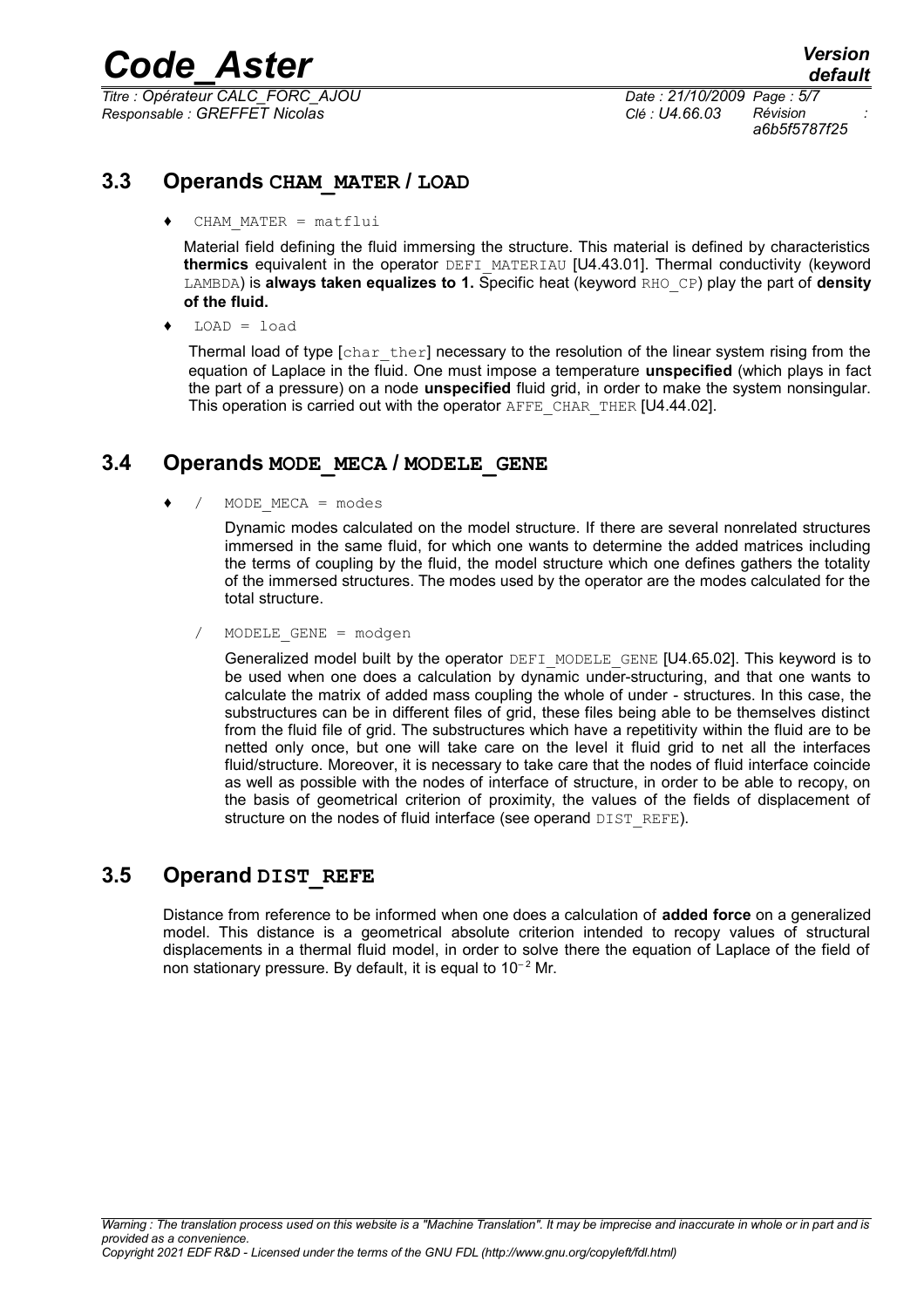*Titre : Opérateur CALC\_FORC\_AJOU Date : 21/10/2009 Page : 6/7 Responsable : GREFFET Nicolas Clé : U4.66.03 Révision :*

*a6b5f5787f25*

#### **3.6 Operand NOEUD\_DOUBLE**

◊ NOEUD\_DOUBLE = 'YES'

This operand is to be used when one does a calculation of **added force** starting from a generalized model which understands a substructure with a grid by a telegraphic or surface grid (*i.e.* without thickness like beam or hull) and surrounded by two fluids. One needs in this case for the level it grid to duplicate the nodes of the fluid interfaces of those of the structure, in order to be able to calculate the hydrodynamic jump of pressure on both sides of the structure ( *cf.* figure Ci - below).



#### **3.7 Operand POTENTIAL**

◊ POTENTIAL = phi

Potential (thermal) stationary necessary to the calculation of damping and rigidity added of the structure subjected to a potential flow. This potential is produced by the operator THER LINEAIRE [U4.54.01].

#### **3.8 Operand DIRECTION**

DIRECTION =  $(d1, d2, d3, r1, r2, r3)$ 

Components of a vector giving the direction of the earthquake of training in the total reference mark. It is a list of three realities if the imposed accélérogrammes are only translations. If accelerations of rotations are also imposed, a list of six realities is expected (valid for modelings with discrete elements).

#### **3.9 Description of the movement of training**

#### **3.9.1 Operand MONO\_APPUI**

/ MONO APPUI = 'YES'

The structure is uniformly excited in all the supports (movement of training of solid body).